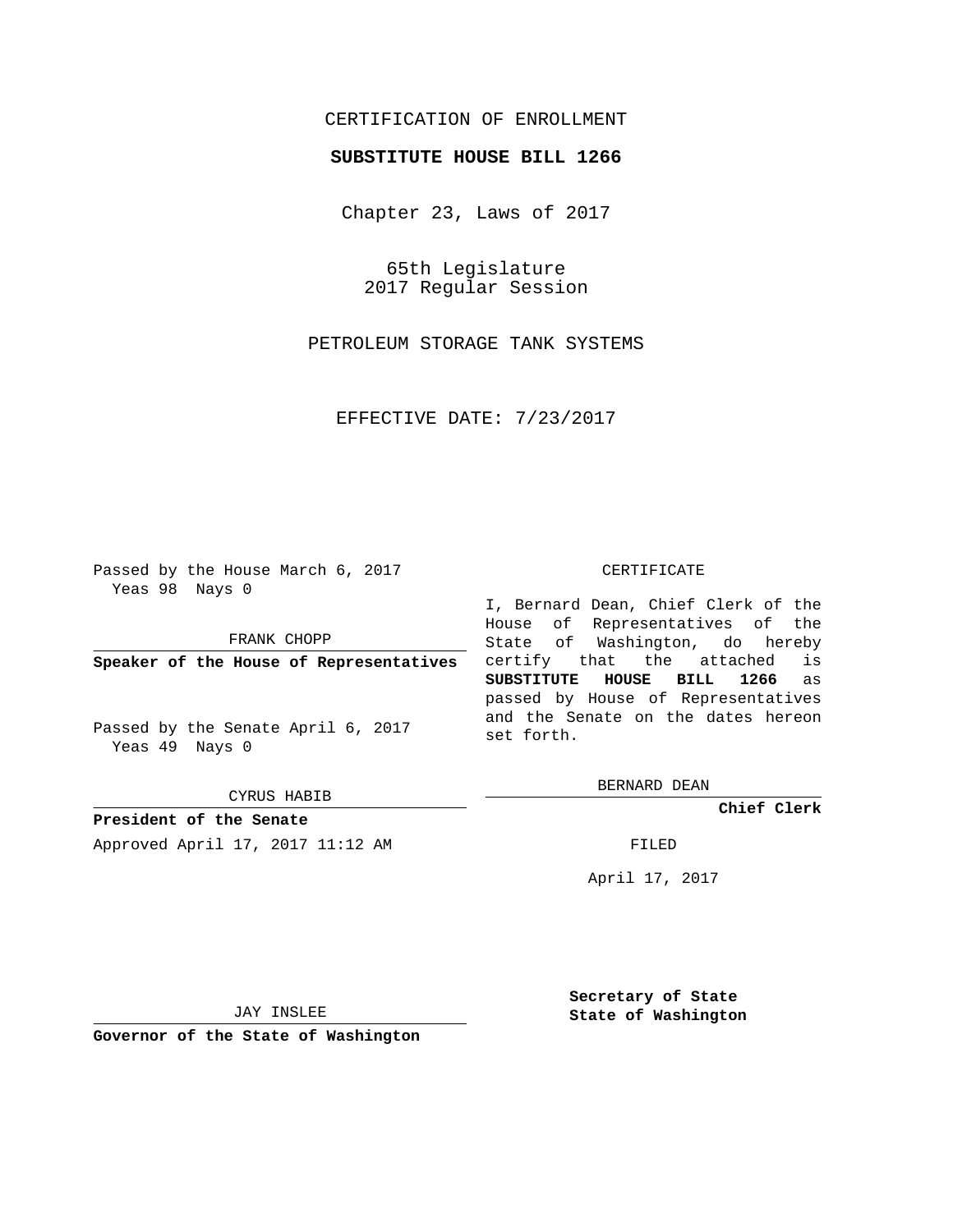## **SUBSTITUTE HOUSE BILL 1266**

Passed Legislature - 2017 Regular Session

**State of Washington 65th Legislature 2017 Regular Session**

**By** House Environment (originally sponsored by Representatives Peterson, Young, and Fitzgibbon)

READ FIRST TIME 02/09/17.

1 AN ACT Relating to petroleum storage tank systems; amending RCW 2 70.149.010, 70.149.020, 70.149.030, 70.149.040, 70.149.070, and 64.70.020; and creating new sections.3

4 BE IT ENACTED BY THE LEGISLATURE OF THE STATE OF WASHINGTON:

5 **Sec. 1.** RCW 70.149.010 and 1995 c 20 s 1 are each amended to read as follows:6

7 It is the intent of the legislature to establish a temporary 8 regulatory program to assist owners and operators of ((heating oil 9 tanks)) petroleum storage tank systems. The legislature finds that it 10 is in the best interests of all citizens for ((heating oil tanks)) 11 petroleum storage tank systems to be operated safely and for tank 12 leaks or spills to be dealt with expeditiously. The legislature 13 further finds that it is necessary to protect tank owners from the 14 financial hardship related to damaged heating oil tanks. The problem 15 is especially acute because owners and operators of heating oil tanks 16 used for space heating have been unable to obtain pollution liability 17 insurance or insurance has been unaffordable.

18 **Sec. 2.** RCW 70.149.020 and 1995 c 20 s 2 are each amended to 19 read as follows: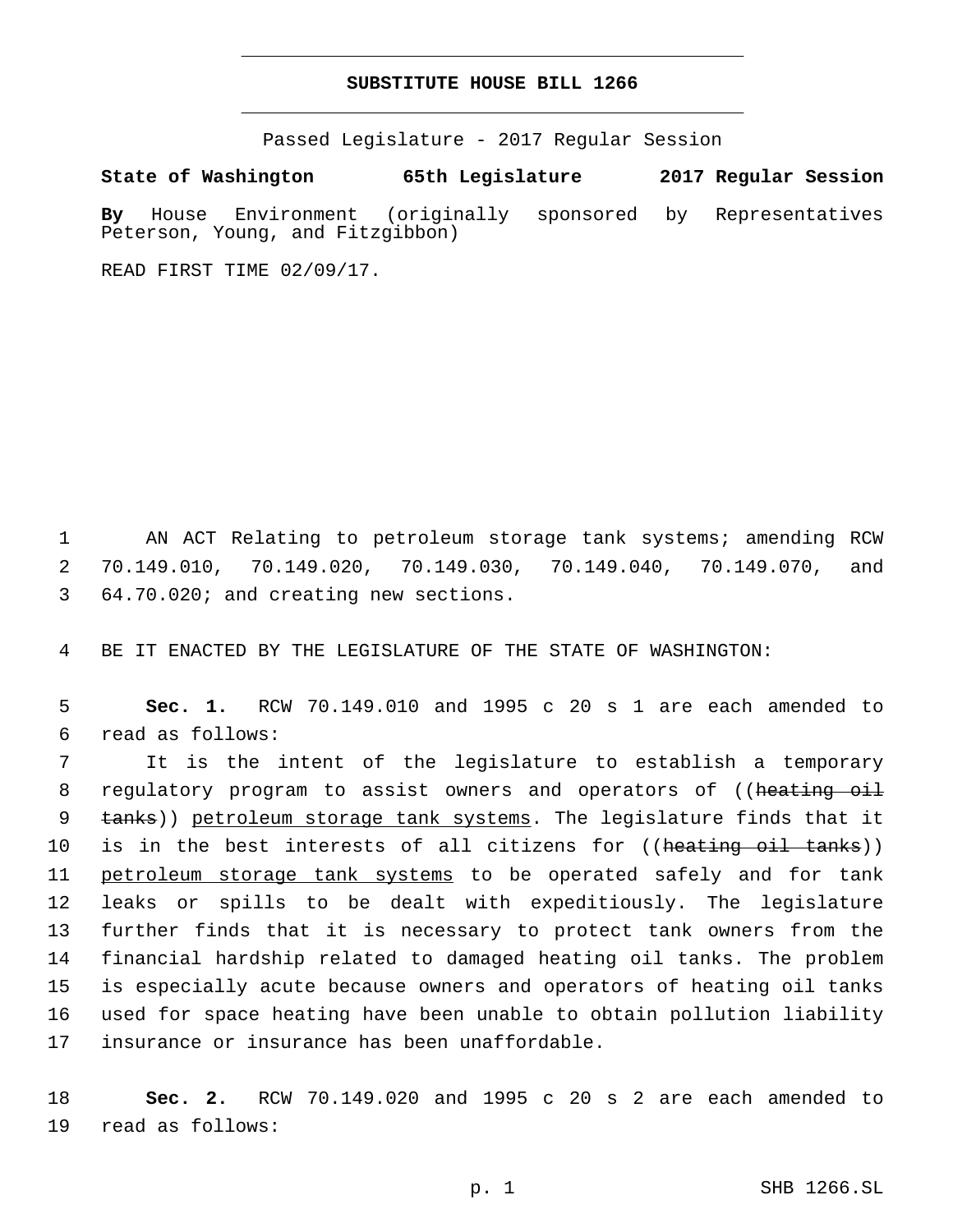This chapter may be known and cited as the Washington state 2 ((heating oil)) pollution liability protection act.

 **Sec. 3.** RCW 70.149.030 and 1995 c 20 s 3 are each amended to 4 read as follows:

 ((Unless the context clearly requires otherwise,)) The definitions in this section apply throughout this chapter unless the 7 context clearly requires otherwise.

 (1) "Accidental release" means a sudden or nonsudden release of heating oil, occurring after July 23, 1995, from operating a heating oil tank that results in bodily injury, property damage, or a need for corrective action, neither expected nor intended by the owner or 12 operator.

 (2) "Bodily injury" means bodily injury, sickness, or disease sustained by a person, including death at any time, resulting from 15 the injury, sickness, or disease.

 (3)(a) "Corrective action" means those actions reasonably required to be undertaken by the insured to remove, treat, neutralize, contain, or clean up an accidental release in order to comply with a statute, ordinance, rule, regulation, directive, order, or similar legal requirement, in effect at the time of an accidental release, of the United States, the state of Washington, or a political subdivision of the United States or the state of Washington. "Corrective action" includes, where agreed to in writing, in advance by the insurer, action to remove, treat, neutralize, contain, or clean up an accidental release to avert, reduce, or eliminate the liability of the insured for corrective action, bodily injury, or property damage. "Corrective action" also includes actions reasonably necessary to monitor, assess, and evaluate an accidental 29 release.

(b) "Corrective action" does not include:30

 (i) Replacement or repair of heating oil tanks or other 32 receptacles; or

 (ii) Replacement or repair of piping, connections, and valves of 34 tanks or other receptacles.

 (4) "Defense costs" include the costs of legal representation, expert fees, and related costs and expenses incurred in defending against claims or actions brought by or on behalf of: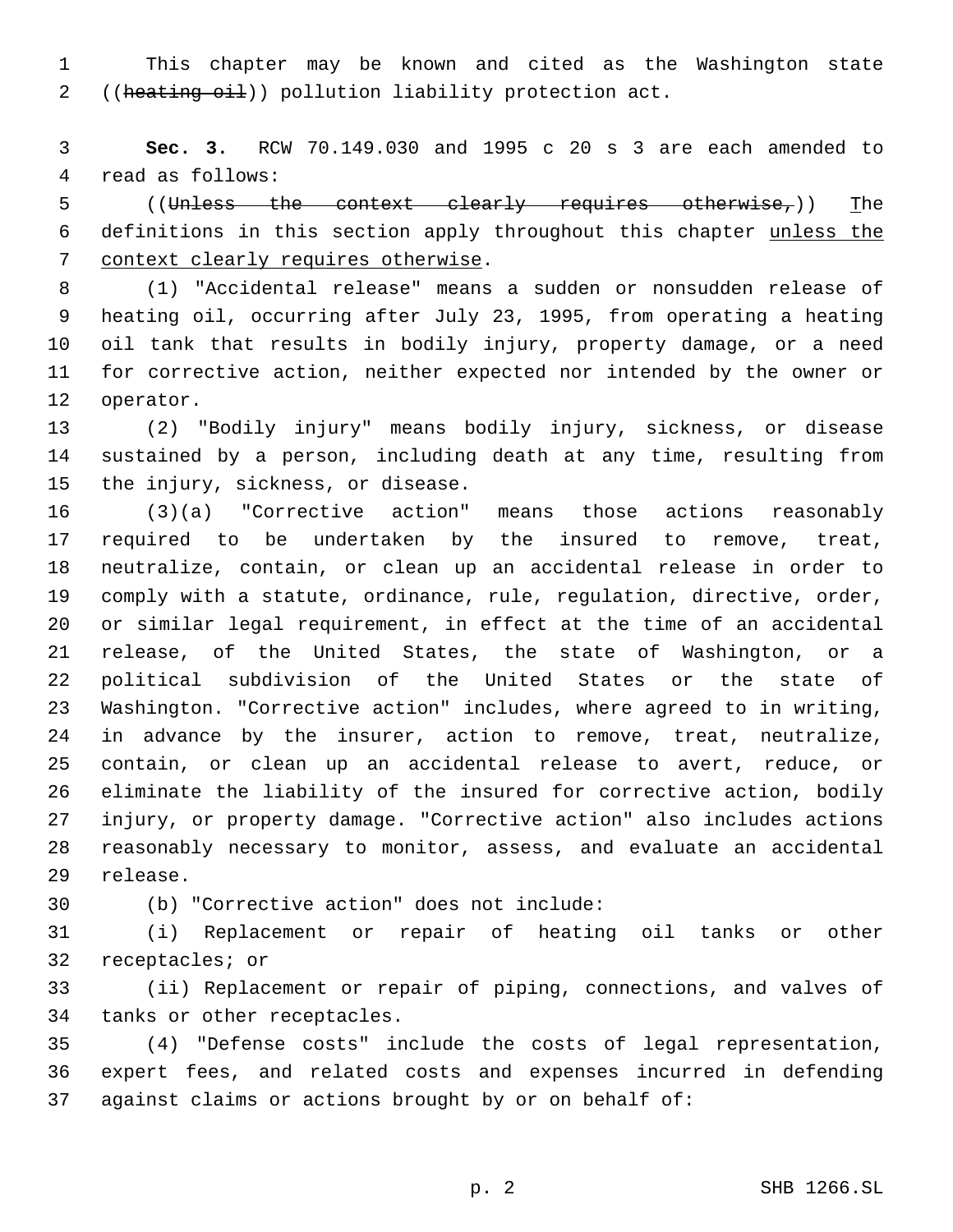(a) The United States, the state of Washington, or a political subdivision of the United States or state of Washington to require corrective action or to recover costs of corrective action; or

 (b) A third party for bodily injury or property damage caused by 5 an accidental release.

 (5) "Director" means the director of the Washington state pollution liability insurance agency or the director's appointed 8 representative.

 (6) "Environmental covenant" has the same meaning as defined in 10 RCW 64.70.020.

 (7) "Facility" has the same meaning as defined in RCW 70.105D.020.

 (8) "Heating oil" means any petroleum product used for space heating in oil-fired furnaces, heaters, and boilers, including stove oil, diesel fuel, or kerosene. "Heating oil" does not include petroleum products used as fuels in motor vehicles, marine vessels, trains, buses, aircraft, or any off-highway equipment not used for space heating, or for industrial processing or the generation of 19 electrical energy.

 $((+7+))$  (9) "Heating oil tank" means a tank and its connecting pipes, whether above or below ground, or in a basement, with pipes connected to the tank for space heating of human living or working space on the premises where the tank is located. "Heating oil tank" does not include a decommissioned or abandoned heating oil tank, or a tank used solely for industrial process heating purposes or 26 generation of electrical energy.

 ( $(\overline{+8})$ ) (10) "Independent remedial action" has the same meaning as defined in RCW 70.105D.020.

 (11) "Occurrence" means an accident, including continuous or repeated exposure to conditions, that results in a release from a 31 heating oil tank.

 ( $(\frac{49}{})$ ) (12) "Owner or operator" means a person in control of, or 33 having responsibility for, the daily operation of a ((heating oil 34 tank)) petroleum storage tank system.

 (((10))) (13) "Petroleum" means any petroleum-based substance including crude oil or any fraction that is liquid at standard conditions of temperature and pressure. The term "petroleum" includes, but is not limited to, petroleum and petroleum-based substances comprised of a complex blend of hydrocarbons, such as motor fuels, jet fuels, distillate fuel oils, residual fuel oils,

p. 3 SHB 1266.SL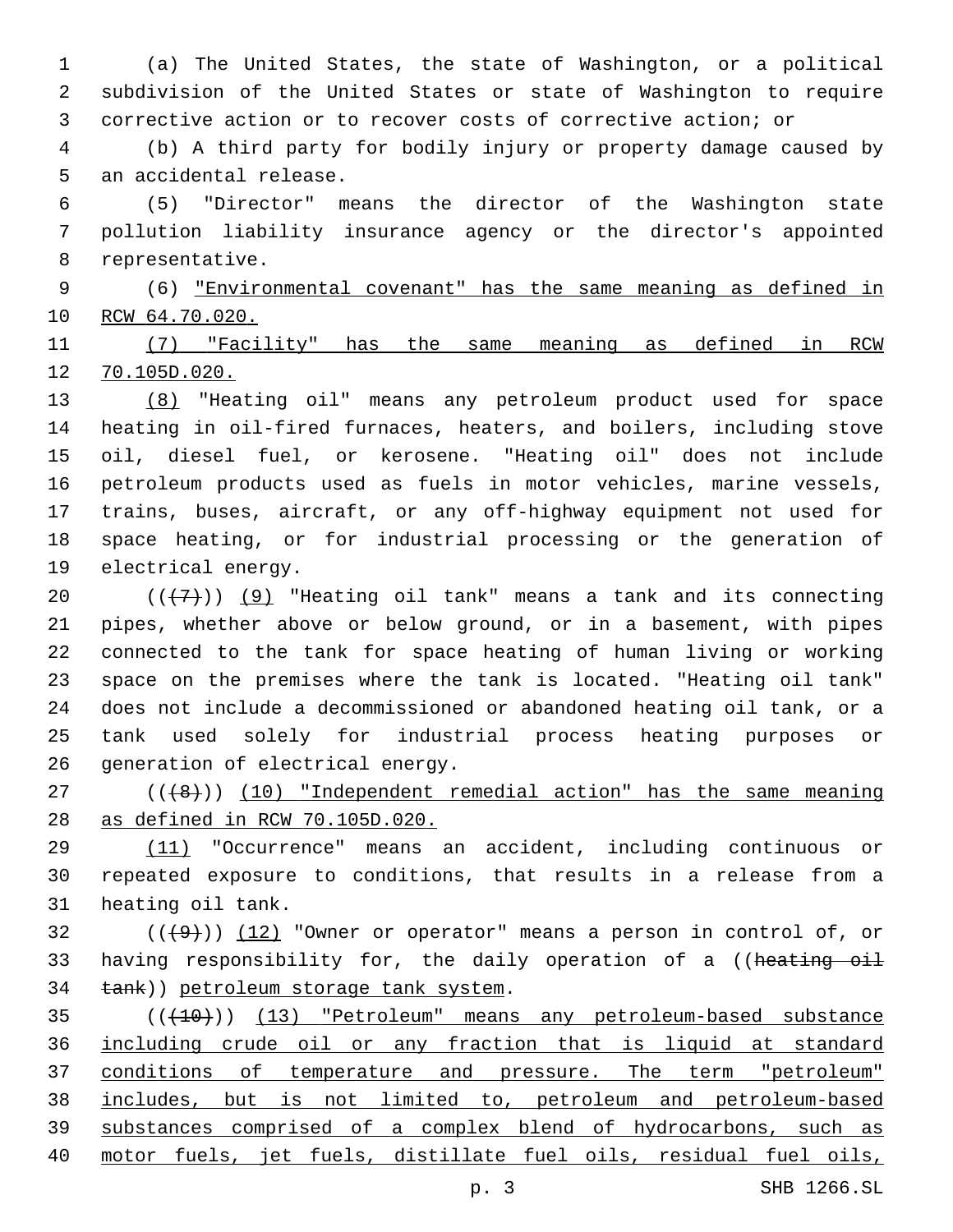lubricants, petroleum solvents, used oils, and heating oils. The term "petroleum" does not include propane, asphalt, or any other petroleum product that is not liquid at standard conditions of temperature and pressure. Standard conditions of temperature and pressure are at sixty degrees Fahrenheit and 14.7 pounds per square inch absolute.

 (14) "Petroleum storage tank system" means a storage tank system that contains petroleum or a mixture of petroleum with de minimis quantities of other substances. The systems include those containing 9 motor fuels, jet fuels, distillate fuel oils, residual fuel oils, lubricants, petroleum solvents, used oils, and heating oils. "Petroleum storage tank system" does not include any storage tank system regulated under chapter 70.105 RCW.

13 (15) "Pollution liability insurance agency" means the Washington 14 state pollution liability insurance agency.

15 (((+11)) (16) "Property damage" means:

 (a) Physical injury to, destruction of, or contamination of tangible property, including the loss of use of the property resulting from the injury, destruction, or contamination; or

 (b) Loss of use of tangible property that has not been physically injured, destroyed, or contaminated but has been evacuated, withdrawn from use, or rendered inaccessible because of an accidental release.

22 (((+12))) (17) "Release" means a spill, leak, emission, escape, or 23 leaching into the environment.

 ( $(\overline{+13})$ )  $(18)$  "Remedial action" has the same meaning as defined in RCW 70.105D.020.

 (19) "Remedial action costs" means reasonable costs that are attributable to or associated with a remedial action.

28 (( $(14)$ )) (20) "Tank" means a stationary device, designed to contain an accumulation of heating oil, that is constructed primarily of nonearthen materials such as concrete, steel, fiberglass, or 31 plastic that provides structural support.

32 (( $(15)$ )) (21) "Third-party liability" means the liability of a heating oil tank owner to another person due to property damage or personal injury that results from a leak or spill.

 **Sec. 4.** RCW 70.149.040 and 2009 c 560 s 11 are each amended to 36 read as follows:

37 The director shall:

 (1) Design a program, consistent with RCW 70.149.120, for providing pollution liability insurance for heating oil tanks that

p. 4 SHB 1266.SL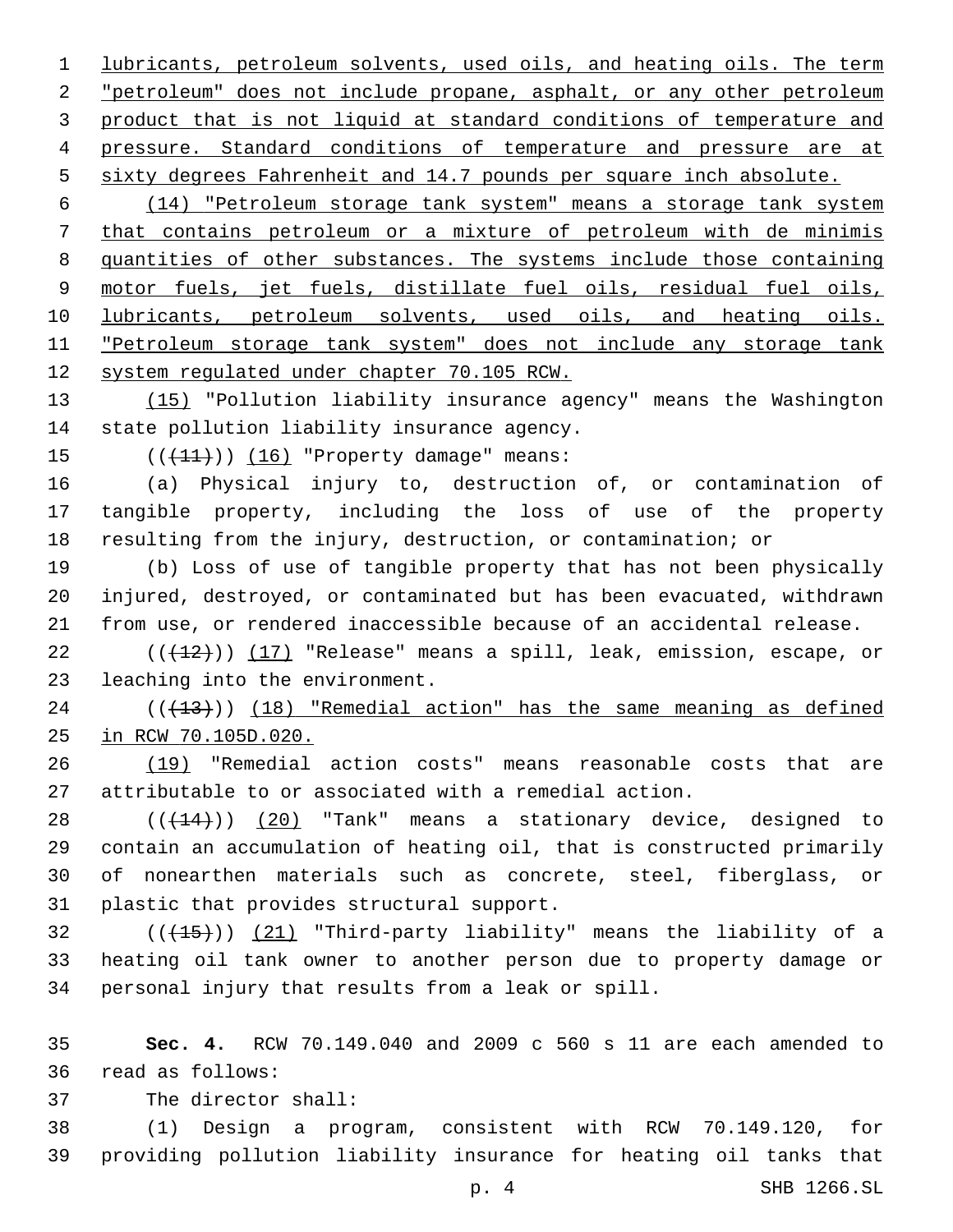provides up to sixty thousand dollars per occurrence coverage and aggregate limits, and protects the state of Washington from unwanted or unanticipated liability for accidental release claims;

 (2) Administer, implement, and enforce the provisions of this chapter. To assist in administration of the program, the director is authorized to appoint up to two employees who are exempt from the civil service law, chapter 41.06 RCW, and who shall serve at the 8 pleasure of the director;

 (3) Administer the heating oil pollution liability trust account, 10 as established under RCW 70.149.070;

 (4) Employ and discharge, at his or her discretion, agents, attorneys, consultants, companies, organizations, and employees as deemed necessary, and to prescribe their duties and powers, and fix 14 their compensation;

 (5) Adopt rules under chapter 34.05 RCW as necessary to carry out 16 the provisions of this chapter;

 (6) Design and from time to time revise a reinsurance contract providing coverage to an insurer or insurers meeting the requirements of this chapter. The director is authorized to provide reinsurance 20 through the pollution liability insurance program trust account;

 (7) Solicit bids from insurers and select an insurer to provide pollution liability insurance for third-party bodily injury and property damage, and corrective action to owners and operators of 24 heating oil tanks;

 (8) Register, and design a means of accounting for, operating 26 heating oil tanks;

 (9) Implement a program to provide advice and technical 28 assistance ((to owners and operators of active and abandoned heating oil tanks if contamination from an active or abandoned heating oil tank is suspected. Advice and assistance regarding administrative and technical requirements may include observation of testing or site assessment and review of the results of reports. If the director finds that contamination is not present or that the contamination is apparently minor and not a threat to human health or the environment, the director may provide written opinions and conclusions on the results of the investigation to owners and operators of active and abandoned heating oil tanks)) on the administrative and technical 38 requirements of this chapter and chapter 70.105D RCW to persons who are conducting or otherwise interested in independent remedial actions at facilities where there is a suspected or confirmed release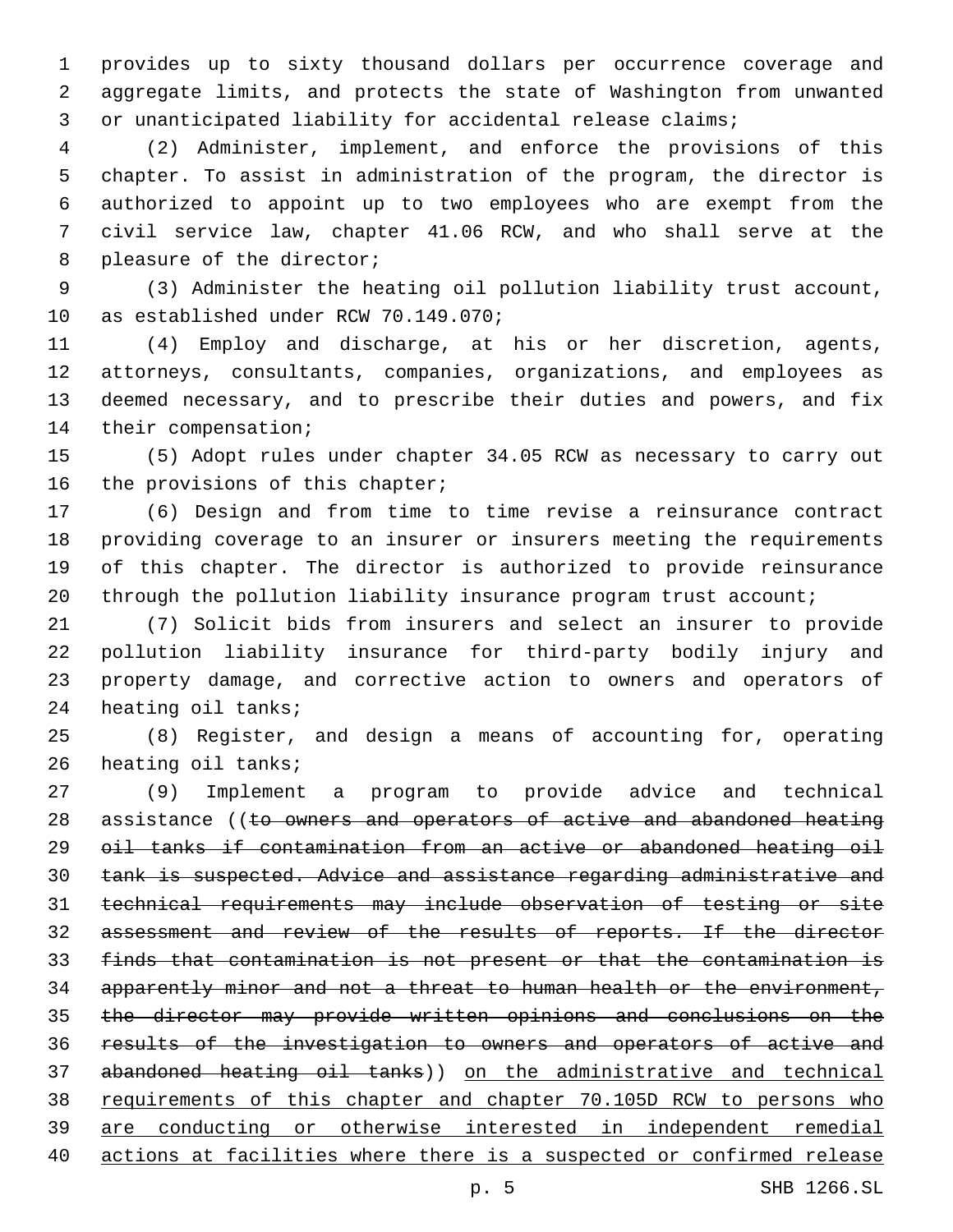from the following petroleum storage tank systems: A heating oil tank; a decommissioned heating oil tank; an abandoned heating oil tank; or a petroleum storage tank system identified by the department of ecology based on the relative risk posed by the release to human health and the environment, as determined under chapter 70.105D RCW, or other factors identified by the department of ecology.

 (a) Such advice or assistance is advisory only, and is not binding on the pollution liability insurance agency or the department of ecology. As part of this advice and assistance, the pollution liability insurance agency may provide written opinions on whether independent remedial actions or proposals for these actions meet the substantive requirements of chapter 70.105D RCW, or whether the pollution liability insurance agency believes further remedial action is necessary at the facility. As part of this advice and assistance, the pollution liability insurance agency may also observe independent 16 remedial actions.

17 (b) The agency is authorized to collect, from persons requesting advice and assistance, the costs incurred by the agency in providing such advice and assistance. The costs may include travel costs and expenses associated with review of reports and preparation of written opinions and conclusions. Funds from cost reimbursement must be deposited in the heating oil pollution liability trust account.

 (c) The state of Washington, the pollution liability insurance agency, and its officers and employees are immune from all liability, and no cause of action arises from any act or omission in providing, or failing to provide, such advice, opinion, conclusion, or 27 assistance;

 (10) Establish a public information program to provide information regarding liability, technical, and environmental requirements associated with active and abandoned heating oil tanks;

 (11) Monitor agency expenditures and seek to minimize costs and maximize benefits to ensure responsible financial stewardship;

 (12) Study if appropriate user fees to supplement program funding are necessary and develop recommendations for legislation to 35 authorize such fees<sub>i</sub>

 (13) Establish requirements, including deadlines not to exceed ninety days, for reporting to the pollution liability insurance agency a suspected or confirmed release from a heating oil tank, including a decommissioned or abandoned heating oil tank, that may pose a threat to human health or the environment by the owner or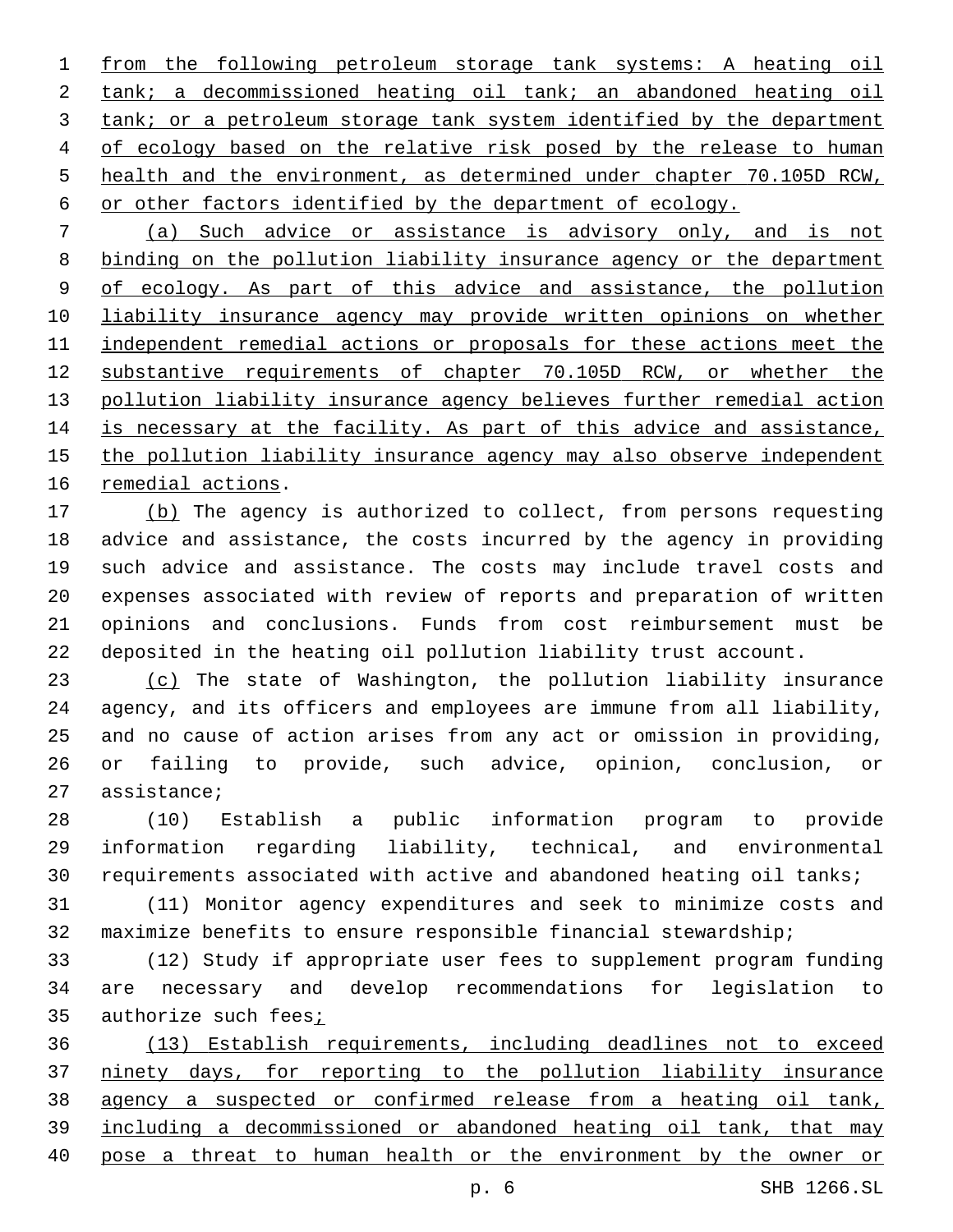operator of the heating oil tank or the owner of the property where

2 the release occurred;

 (14) Within ninety days of receiving information and having a reasonable basis to believe that there may be a release from a heating oil tank, including decommissioned or abandoned heating oil tanks, that may pose a threat to human health or the environment, perform an initial investigation to determine at a minimum whether such a release has occurred and whether further remedial action is necessary under chapter 70.105D RCW. The initial investigation may include, but is not limited to, inspecting, sampling, or testing. The director may retain contractors to perform an initial investigation 12 on the agency's behalf;

 (15) For any written opinion issued under subsection (9) of this section requiring an environmental covenant as part of the remedial action, consult with, and seek comment from, a city or county department with land use planning authority for real property subject to the environmental covenant prior to the property owner recording 18 the environmental covenant; and

19 (16) For any property where an environmental covenant has been established as part of the remedial action approved under subsection (9) of this section, periodically review the environmental covenant for effectiveness. The director shall perform a review at least once every five years after an environmental covenant is recorded.

 **Sec. 5.** RCW 70.149.070 and 2004 c 203 s 2 are each amended to read as follows:25

 (1) The heating oil pollution liability trust account is created in the custody of the state treasurer. All receipts from the pollution liability insurance fee collected under RCW 70.149.080 and reinsurance premiums shall be deposited into the account. Expenditures from the account may be used only for the purposes set out under this chapter. Only the director or the director's designee may authorize expenditures from the account. The account is subject to allotment procedures under chapter 43.88 RCW, but no appropriation 34 is required for expenditures. ((Any residue in the account in excess of funds needed to meet administrative costs for January of the following year shall be transferred at the end of the calendar year to the pollution liability insurance program trust account.))

 (2) Money in the account may be used by the director for the 39 following purposes: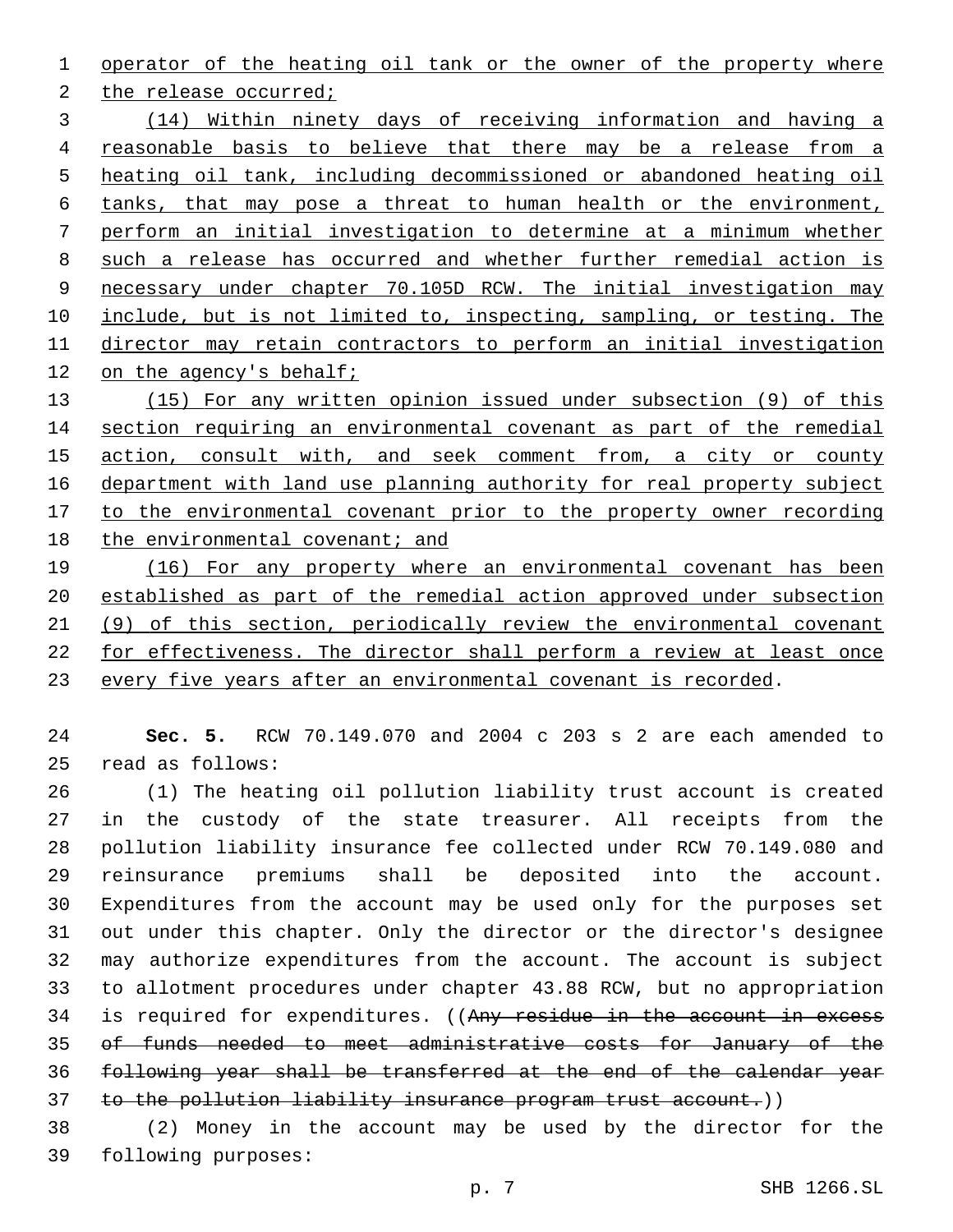- 1 (a) Corrective action costs;
- 2 (b) Third-party liability claims;

(c) Costs associated with claims administration;

 (d) Purchase of an insurance policy to cover all registered heating oil tanks, and reinsurance of the policy; and

 (e) Administrative expenses of the program, including personnel, equipment, supplies, and providing advice and technical assistance.

 **Sec. 6.** RCW 64.70.020 and 2007 c 104 s 3 are each amended to 9 read as follows:

 The definitions in this section apply throughout this chapter 11 unless the context clearly requires otherwise.

 (1) "Activity or use limitations" means restrictions or obligations created under this chapter with respect to real property.

 (2) "Agency" means either the department of ecology, the 15 pollution liability insurance agency, or the United States environmental protection agency, whichever determines or approves the environmental response project pursuant to which the environmental 18 covenant is created.

 (3)(a) "Common interest community" means a condominium, cooperative, or other real property with respect to which a person, by virtue of the person's ownership of a parcel of real property, is obligated to pay property taxes or insurance premiums, or for maintenance, or improvement of other real property described in a recorded covenant that creates the common interest community.

(b) "Common interest community" includes but is not limited to:

 (i) An association of apartment owners as defined in RCW 64.32.010;27

 (ii) A unit owners' association as defined in RCW 64.34.020 and 29 organized under RCW 64.34.300;

(iii) A master association as provided in RCW 64.34.276;

(iv) A subassociation as provided in RCW 64.34.278; and

(v) A homeowners' association as defined in RCW 64.38.010.

 (4) "Environmental covenant" means a servitude arising under an environmental response project that imposes activity or use 35 limitations.

 (5) "Environmental response project" means a plan or work performed for environmental remediation of real property and conducted:38